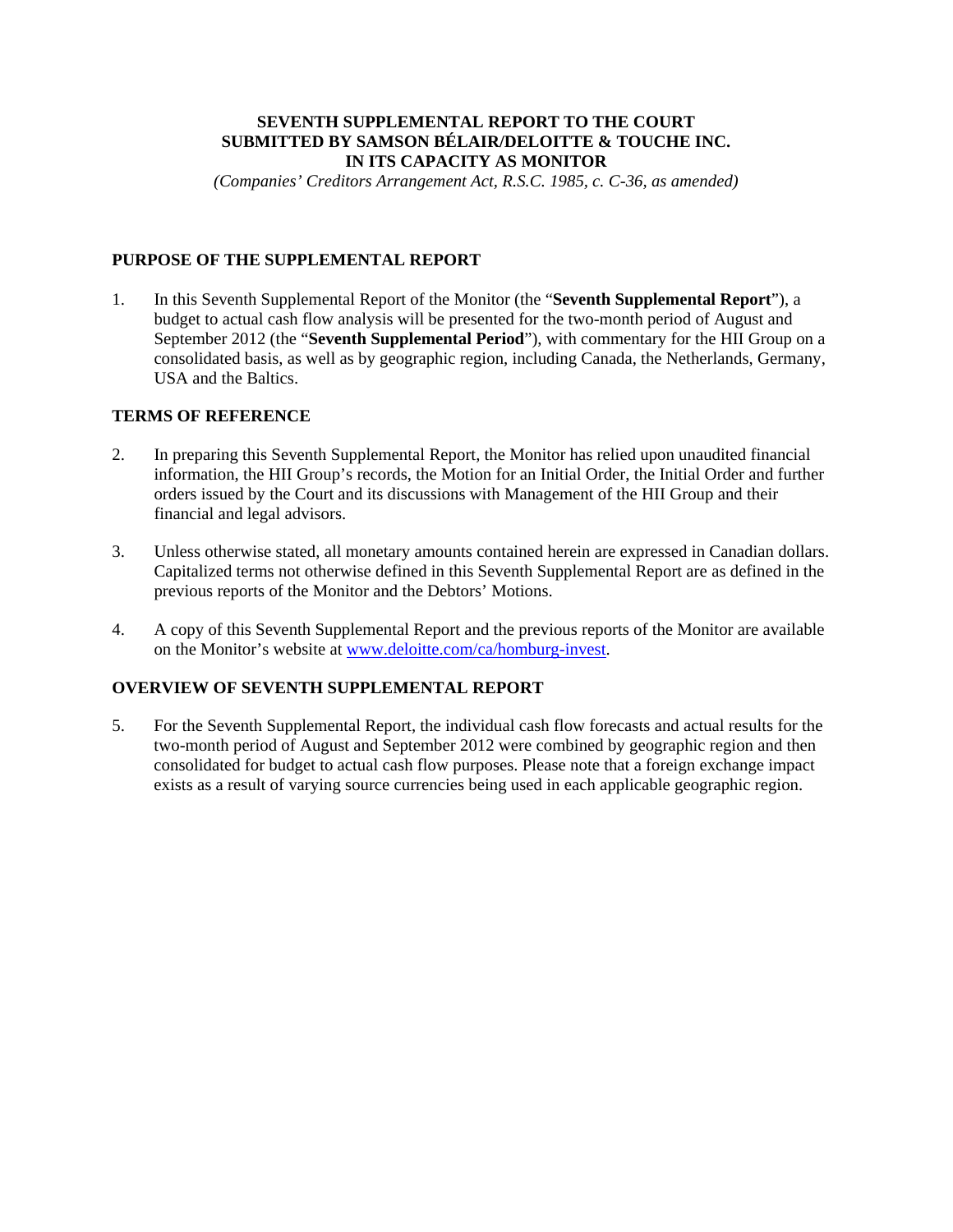# **HII GROUP CONSOLIDATED BUDGET TO ACTUAL CASH FLOW ANALYSIS**

6. The following is the budget to actual cash flow analysis for the Seventh Supplemental Period for the HII Group, which consists of Canada, the Netherlands, Germany, USA and the Baltics:

> **Budget to Actual Cash Flow Summary August and September 2012 HII Group Consolidated**

| (C\$000)                              | For the 2-month period of August and September 2012 |               |           |
|---------------------------------------|-----------------------------------------------------|---------------|-----------|
|                                       | <b>Actual</b>                                       | <b>Budget</b> | Variance  |
| <b>Cash Inflow</b>                    |                                                     |               |           |
| Rent                                  | 23,780                                              | 24,863        | (1,083)   |
| Other receipts                        | 9.419                                               | 288           | 9,131     |
| Proceeds of sale                      | 1,603                                               | 1,802         | (199)     |
| <b>Total Cash Inflow</b>              | 34,802                                              | 26,953        | 7,849     |
| <b>Cash Outflow</b>                   |                                                     |               |           |
| Payroll                               | 572                                                 | 494           | (78)      |
| <b>Taxes</b>                          | 3,237                                               | 4,789         | 1,552     |
| Mortgage principal and interest       | 13,695                                              | 16,530        | 2,835     |
| <b>Operating expenses</b>             | 3,989                                               | 4,108         | 119       |
| <b>Professional fees</b>              | 9,312                                               | 12,353        | 3,041     |
| Capital expenditures                  | 427                                                 | 2,148         | 1,721     |
| Other expenditures                    | 5,142                                               | 515           | (4,627)   |
| <b>Total Cash Outflow</b>             | 36,374                                              | 40,937        | 4,563     |
| <b>Net Cash Flow</b>                  | (1, 572)                                            | (13,984)      | 12,412    |
| <b>Opening Cash Balance</b>           | 111,555                                             | 111,555       |           |
| <b>Add: Net Cash Flow</b>             | (1,572)                                             | (13,984)      | (12, 412) |
| Add: Intercompany FX (loss)/gain      |                                                     |               |           |
| Add: Exchange rate gain/(loss)        | (1, 156)                                            |               | 1,156     |
| Add: Other geographic transactions    | 384                                                 |               | (384)     |
| Add: FX Impact and Other Transactions | (773)                                               |               | 773       |
| <b>Ending Cash Balance</b>            | 109,210                                             | 97,571        | (11, 639) |
| <b>Cash Balance per Bank</b>          | 109,210                                             |               |           |

#### HII Group consolidated budget to actual cash flow commentary

7. Total cash inflows for HII Group were \$34,802K for the period noted, while total cash outflows were \$36,374K, which resulted in a negative net cash flow of \$1,572K compared to a negative budgeted net cash flow of \$13,984K.

#### Opening cash balances

- 8. The opening cash balances for each region as at August 1, 2012 reflect the allocated balances reflected in the Sixth Supplemental Report prior to applying the impact of foreign exchange and other transactions. As such, the HII Group consolidated opening cash balance will differ from the Sixth Supplemental Report's ending cash by the amount allocated to foreign exchange and other transactions listed in the Sixth Supplemental Report.
- 9. In order to provide a direct comparison, actual and budgeted transactions for each region have been converted at the relevant closing exchange rate as at September 30, 2012.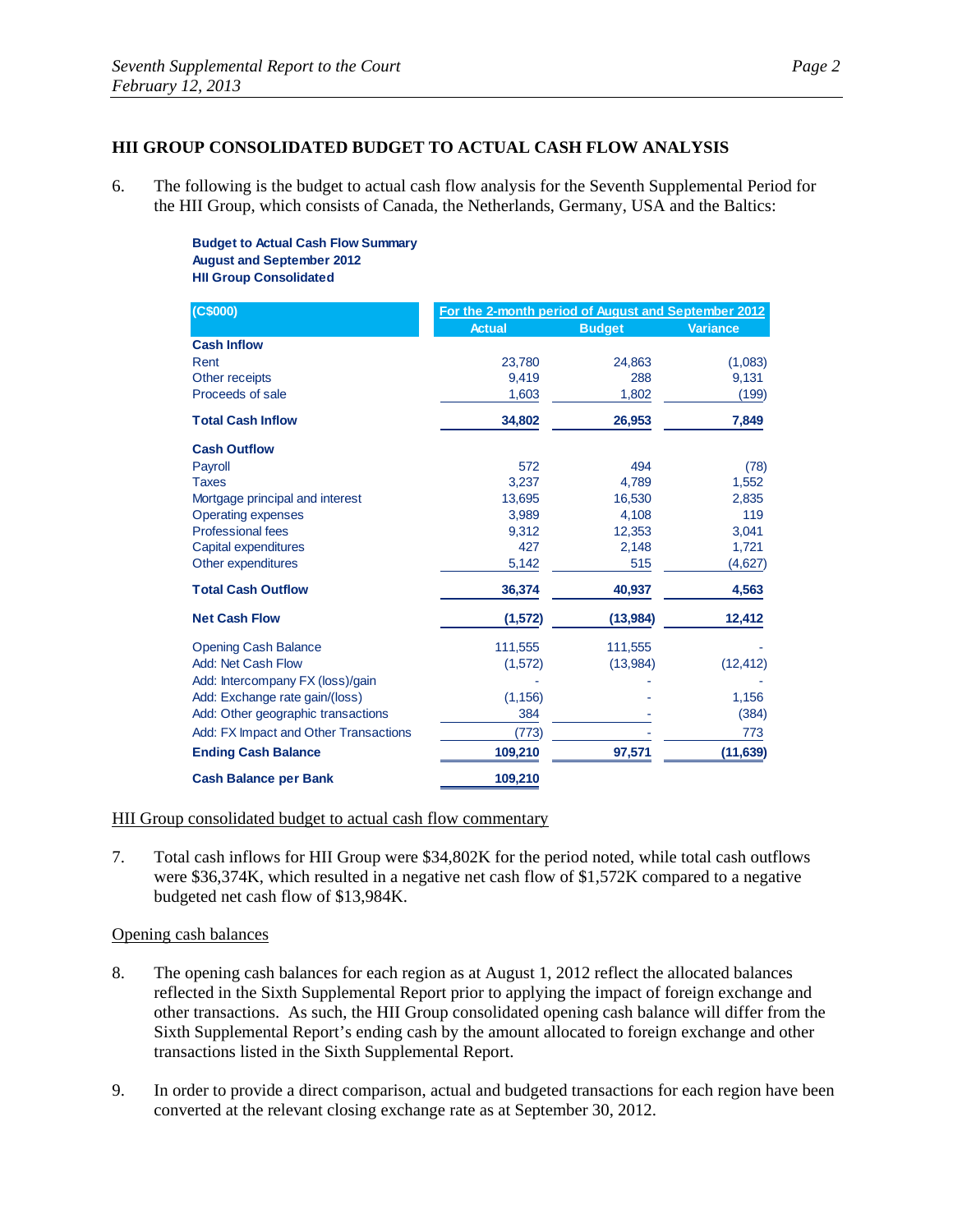- 10. As a result of the negative net cash flows of \$1,572K and after taking into consideration a cumulative foreign exchange impact and other transactions of negative \$773K, which was not allocated regionally as at September 30, 2012, the opening cash balance of \$111,555K as at August 1, 2012 decreased to \$109,210K as at September 30, 2012.
- 11. The other receipts' favorable variance of \$9,131K and the other expenditures' unfavorable variance of \$4,627K were generated primarily as a result of frequent cash management transactions initiated from the operating bank accounts to interest-earning cash management bank accounts.
- 12. A detailed explanation of the global cash inflow and outflow variances is presented on a regional basis. Accordingly, please refer to each of the regional budget to actual cash flow analyses performed in the upcoming sections for additional information.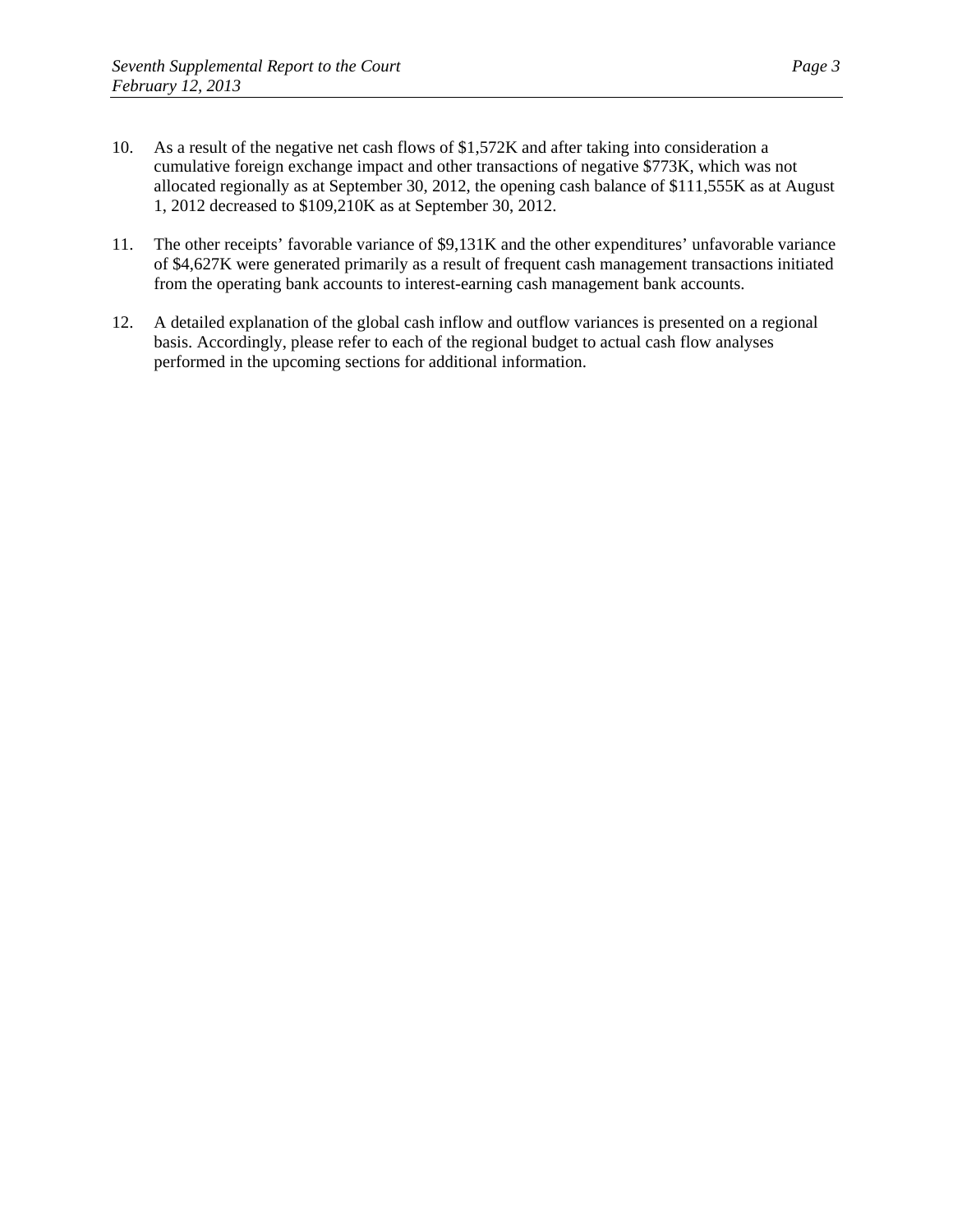## **CANADA CONSOLIDATED BUDGET TO ACTUAL CASH FLOW ANALYSIS**

13. The following is the consolidated budget to actual cash flow analysis for the Seventh Supplemental Period for Canada:

> **Budget to Actual Cash Flow Summary August and September 2012 Canada**

| (C\$000)                        | For the 2-month period of August and September 2012 |               |                 |
|---------------------------------|-----------------------------------------------------|---------------|-----------------|
|                                 | <b>Actual</b>                                       | <b>Budget</b> | <b>Variance</b> |
| <b>Cash Inflow</b>              |                                                     |               |                 |
| <b>Rent and Hotel receipts</b>  | 788                                                 | 579           | 209             |
| Other receipts                  | 1,370                                               | 288           | 1,082           |
| Proceeds of sale                | 446                                                 | 1,802         | (1,356)         |
| <b>Total Cash Inflow</b>        | 2,604                                               | 2,669         | (65)            |
| <b>Cash Outflow</b>             |                                                     |               |                 |
| Payroll                         | 567                                                 | 494           | (73)            |
| <b>Taxes</b>                    | 159                                                 | 180           | 21              |
| Mortgage principal and interest |                                                     | 200           | 200             |
| <b>Operating expenses</b>       | 1,089                                               | 1,653         | 564             |
| <b>Professional fees</b>        | 9,260                                               | 12,252        | 2,992           |
| Capital expenditures            | 150                                                 | 5             | (145)           |
| Other expenditures              | 5                                                   | 491           | 486             |
| <b>Total Cash Outflow</b>       | 11,230                                              | 15,275        | 4,045           |
| <b>Net Cash Flow</b>            | (8,626)                                             | (12,606)      | 3,980           |
| <b>Opening Cash Balance</b>     | 108,106                                             | 108,106       |                 |
| Add: Net Cash Flow              | (8,626)                                             | (12,606)      | 3,980           |
| <b>Ending Cash Balance</b>      | 99,480                                              | 95,500        | 3,980           |

Canada consolidated budget to actual cash flow commentary

- 14. Total cash inflows for Canada were \$2,604K during the Seventh Supplemental Period, while total cash outflows were \$11,230K, which resulted in a negative net cash flow of \$8,626K compared to a negative budgeted net cash flow of \$12,606K.
- 15. As a result of the negative net cash flow of \$12,606K, the opening cash balance of \$108,106K at August 1, 2012 decreased to \$99,480K as at September 30, 2012.
- 16. The Monitor's comments on the consolidated cash inflow and outflow variances for Canada for the Seventh Supplemental Period are as follows: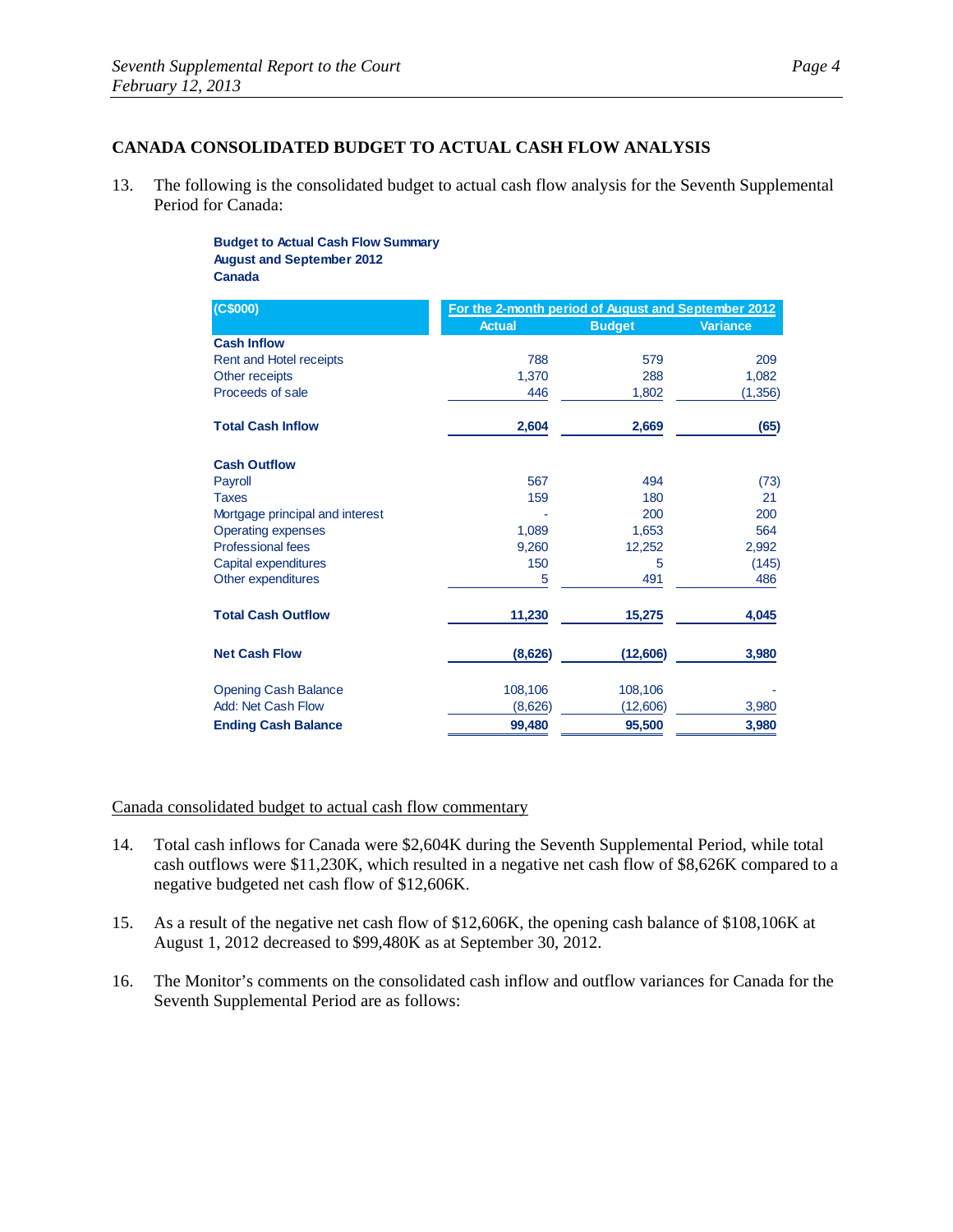- 17. Rent and Hotel receipts of \$788K were received compared to a budgeted amount of \$579K resulting in a favorable variance of \$209K. The favorable variance is mainly due to higher Hotel occupancy than expected.
- 18. Other receipts of \$1,370K were received compared to a budgeted amount of \$288K resulting in a favorable variance of \$1,082K. The favorable variance is due to unbudgeted corporate income tax refunds.
- 19. Proceeds of sale of \$446K were received compared to budgeted receipts of \$1,802K, resulting in an unfavorable variance of \$1,356K. This unfavorable variance is mainly attributed to the budgeted sale of mortgage free condos in Churchill which did not materialize.

- 20. Mortgage principal and interest were nil compared to a budgeted amount of \$200K, which resulted in a favorable variance of \$200K. As noted in previous reports of the Monitor, condo unit sale proceeds are remitted directly to the associated lender and the associated mortgage principal and commissions are not paid from HII's bank accounts. This results in a permanent favorable variance when compared to the budgeted amounts.
- 21. Operating expenses were \$1,089K compared to a budgeted amount of \$1,653K resulting in a favorable variance of \$564K. The favorable variance of \$564K is mainly due to timing.
- 22. Professional fees were \$9,260K, compared to a budgeted amount of \$12,252K, which resulted in a favorable variance of \$2,992K. This favorable variance is mainly due to timing as payments of professional fees in arrears were remitted in the subsequent months of 2012.
- 23. Other expenditures were \$5K, compared to a budgeted amount of \$491K resulting in a favorable variance of \$486K. This favorable variance is mainly due to timing as the expenses were incurred in a later period.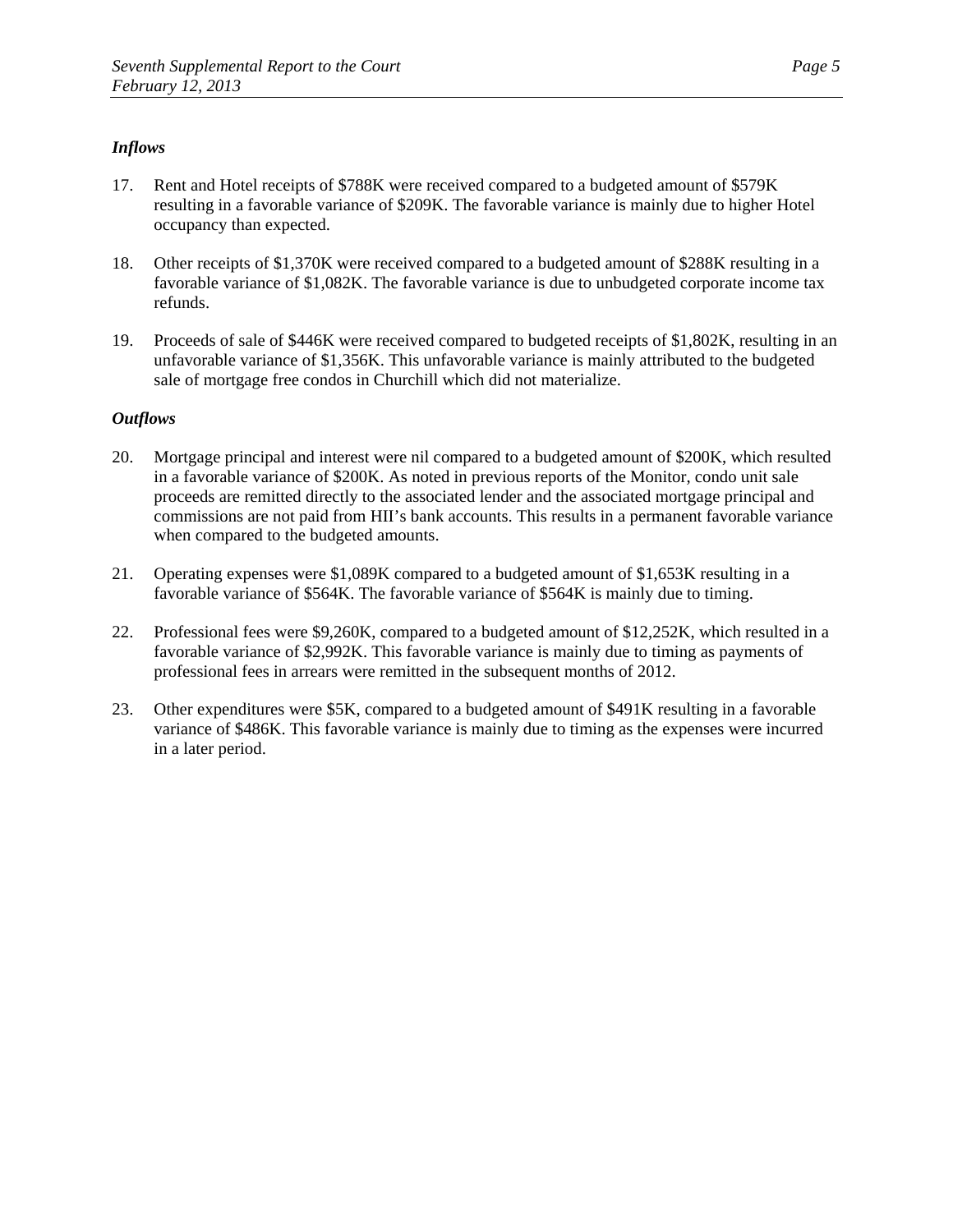# **THE NETHERLANDS CONSOLIDATED BUDGET TO ACTUAL CASH FLOW ANALYSIS**

24. The following is the consolidated budget to actual cash flow analysis for the Seventh Supplemental Period for the Netherlands:

#### **Budget to Actual Cash Flow Summary August and September 2012 The Netherlands**

| (C\$000)                               |               | For the 2-month period of August and September 2012 |                 |  |
|----------------------------------------|---------------|-----------------------------------------------------|-----------------|--|
|                                        | <b>Actual</b> | <b>Budget</b>                                       | <b>Variance</b> |  |
| <b>Cash Inflow</b>                     |               |                                                     |                 |  |
| Rent                                   | 5,160         | 5,513                                               | (353)           |  |
| Other receipts                         | 165           |                                                     | 165             |  |
| Proceeds of sale                       |               |                                                     |                 |  |
| <b>Total Cash Inflow</b>               | 5,325         | 5,513                                               | (188)           |  |
| <b>Cash Outflow</b>                    |               |                                                     |                 |  |
| Payroll                                |               |                                                     |                 |  |
| <b>Taxes</b>                           | 206           | 856                                                 | 650             |  |
| Mortgage principal and interest        | 2,506         | 2,843                                               | 337             |  |
| <b>Operating expenses</b>              | 592           | 644                                                 | 52              |  |
| Professional fees                      | (5)           |                                                     | 5               |  |
| Capital expenditures                   |               | 982                                                 | 982             |  |
| Other expenditures                     | 1             |                                                     | (1)             |  |
| <b>Total Cash Outflow</b>              | 3,300         | 5,325                                               | 2,025           |  |
| <b>Net Cash Flow</b>                   | 2,025         | 188                                                 | 1,837           |  |
| <b>Opening Cash Balance</b>            | (2,227)       | (2,227)                                             |                 |  |
| Add: Net Cash Flow                     | 2,025         | 188                                                 | 1,837           |  |
| <b>Ending Cash Balance</b>             | (202)         | (2,039)                                             | 1,837           |  |
| Conversion rate used (Opening balance) |               | 1.2331 as at 07/31/2012                             |                 |  |
| Conversion rate used: Closing          |               | 1.2646 as at 09/30/2012                             |                 |  |
| Source: Bank of Canada                 |               |                                                     |                 |  |

#### Mortgage debt

As indicated in Appendix C of the Seventh Monitor's Report, during the month of November 2011, a mortgage debt of  $\bigoplus$ 4,250K for Homco 76 matured and as of the date of this Seventh Supplemental Period had not been renewed. The outstanding debt has been applied to Homco 76's operating account, placing the account further into overdraft. At December 31, 2012, the company filed for bankruptcy.

# The Netherlands consolidated budget to actual cash flow commentary

25. Total cash inflows for the Netherlands were \$5,325K for the Seventh Supplemental Period, while total cash outflows were \$3,300K, which resulted in a positive net cash flow of \$2,025K compared to a budgeted positive net cash flow of \$188K.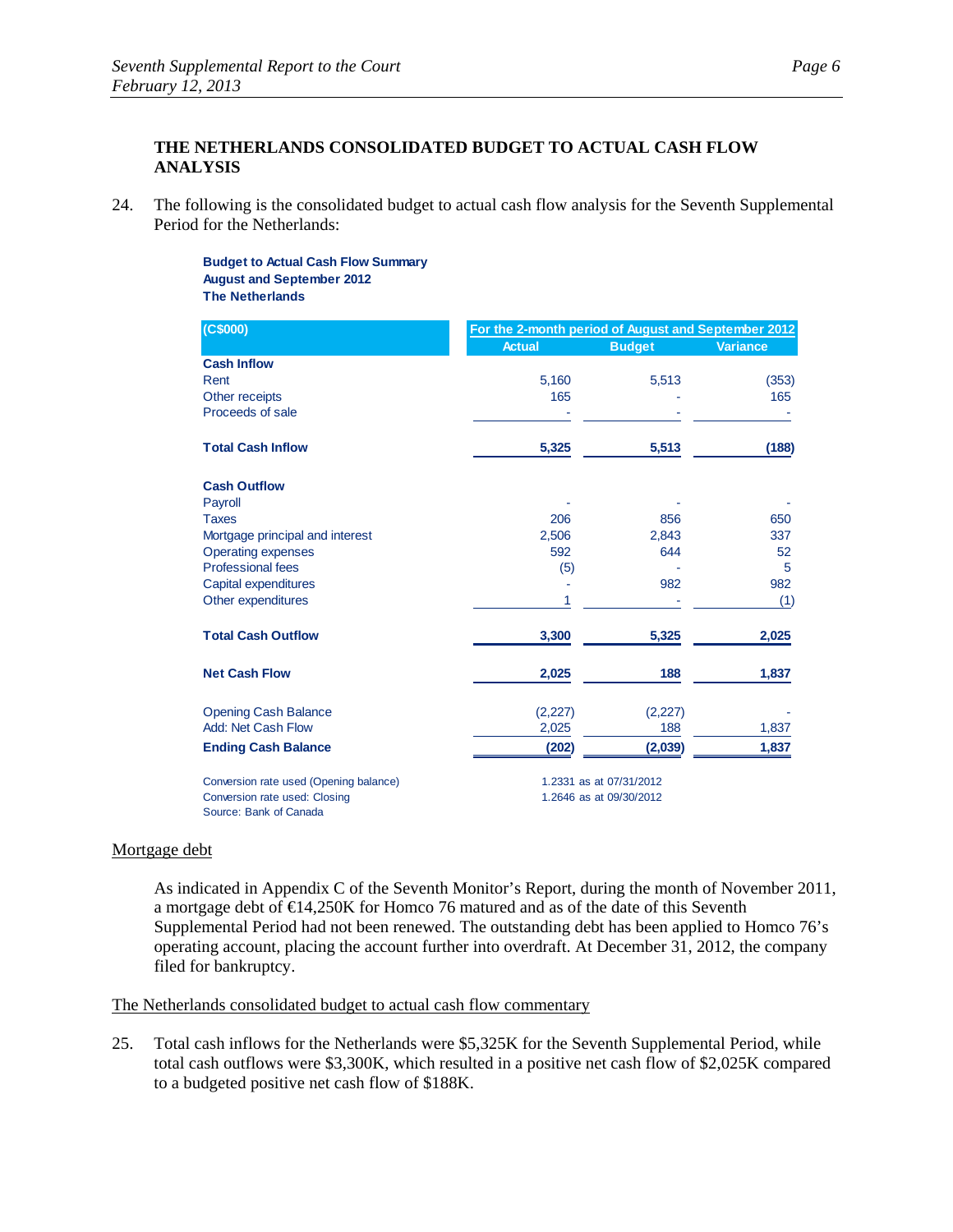- 26. As a result of the positive net cash flow of \$2,025K, the opening deficit balance of \$2,227K at August 1, 2012 decreased to a deficit of \$202K as at September 30, 2012.
- 27. The Monitor's comments on the consolidated cash inflow and outflow variances for the Netherlands for the Seventh Supplemental Period are as follows:

- 28. Rent of \$5,160K was received compared to a budgeted amount of \$5,513K, resulting in a negative variance of \$353K during the Seventh Supplemental Period. The unfavorable variance of \$353K is primarily due to timing, as rent was budgeted to be received in regular monthly installments while certain tenants pay rent on a quarterly basis in accordance with their lease agreements.
- 29. Other receipts of \$165K were received compared to budgeted other receipts of nil, resulting in a positive variance of \$165K. The other receipts consist mainly of a temporary transfer in order to cover for a mortgage payment, which was reimbursed to HII in November 2012.

- 30. Mortgage principal and interest charges totaling \$2,506K were incurred, compared to \$2,843K budgeted for the same period, resulting in a favorable variance of \$337K. The favorable variance of \$337K is mainly due to timing and a reduction in the variable interest rate in Europe.
- 31. Capital expenditures were nil compared to a budgeted amount of \$982K, resulting in a favorable variance of \$982K. The favorable variance is mainly attributable to timing as capital projects were in progress; however capital expenditures were not paid during the Seventh Supplemental Period. This variance represents a timing difference as these expenditures will be incurred in future periods.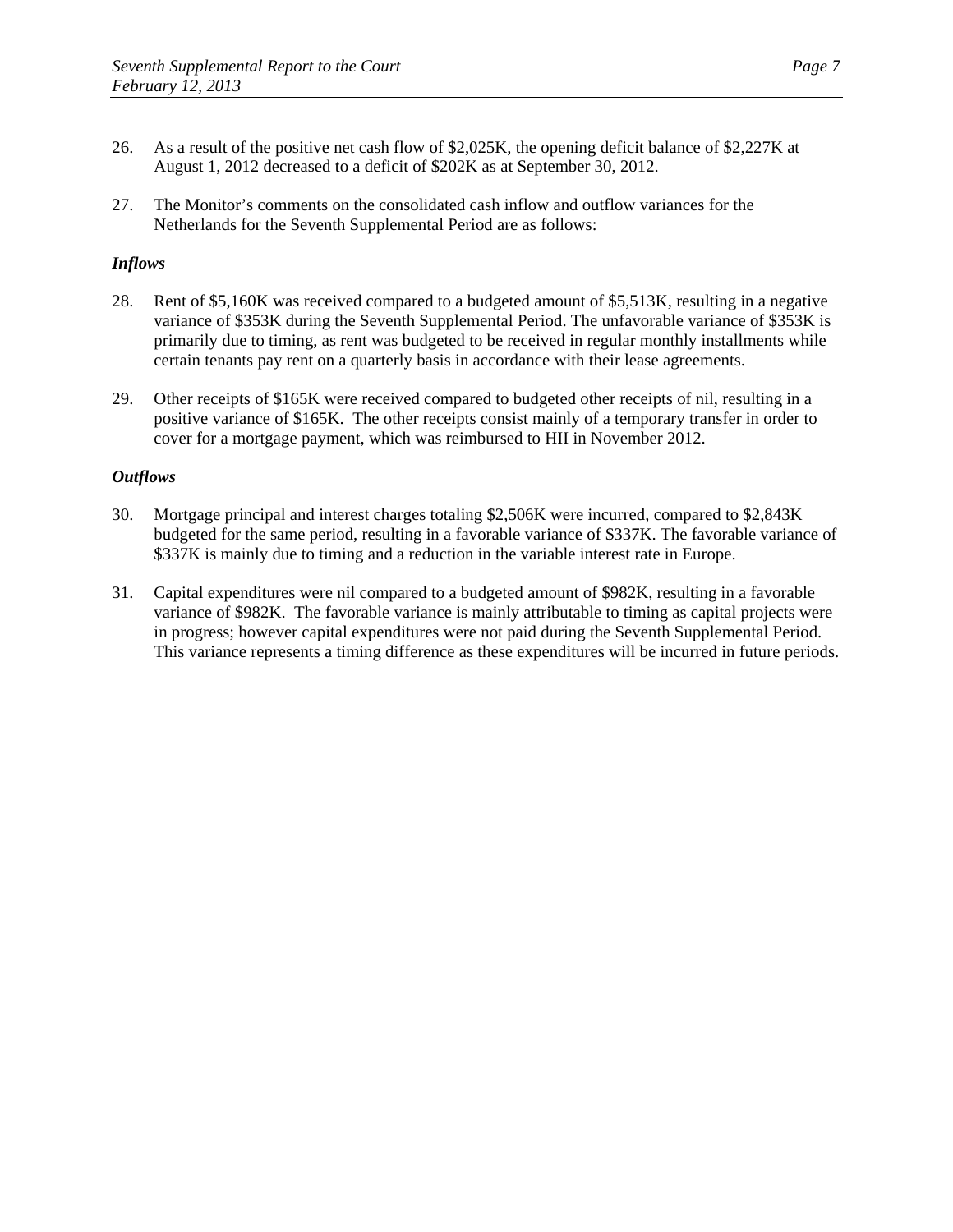## **GERMANY CONSOLIDATED BUDGET TO ACTUAL CASH FLOW ANALYSIS**

32. The following is the consolidated budget to actual cash flow analysis for the Seventh Supplemental Period for Germany:

> **Budget to Actual Cash Flow Summary August and September 2012 Germany**

| (C\$000)                               | For the 2-month period of August and September 2012 |                         |                 |
|----------------------------------------|-----------------------------------------------------|-------------------------|-----------------|
|                                        | <b>Actual</b>                                       | <b>Budget</b>           | <b>Variance</b> |
| <b>Cash Inflow</b>                     |                                                     |                         |                 |
| Rent                                   | 10,172                                              | 15,304                  | (5, 132)        |
| Other receipts                         | 7,884                                               |                         | 7,884           |
| Proceeds of sale                       |                                                     |                         |                 |
| <b>Total Cash Inflow</b>               | 18,056                                              | 15,304                  | 2,752           |
| <b>Cash Outflow</b>                    |                                                     |                         |                 |
| Payroll                                |                                                     |                         |                 |
| <b>Taxes</b>                           | 1,626                                               | 2,501                   | 875             |
| Mortgage principal and interest        | 9,820                                               | 12,180                  | 2,360           |
| <b>Operating expenses</b>              | 210                                                 | 503                     | 293             |
| <b>Professional fees</b>               | 3                                                   | 8                       | 5               |
| Capital expenditures                   |                                                     | 317                     | 317             |
| Other expenditures                     | 4,639                                               | 24                      | (4,615)         |
| <b>Total Cash Outflow</b>              | 16,298                                              | 15,533                  | (765)           |
| <b>Net Cash Flow</b>                   | 1,758                                               | (229)                   | 1,987           |
| <b>Opening Cash Balance</b>            | 1,491                                               | 1,491                   |                 |
| <b>Add: Net Cash Flow</b>              | 1,758                                               | (229)                   | 1,987           |
| <b>Ending Cash Balance</b>             | 3,249                                               | 1,262                   | 1,987           |
| Conversion rate used (Opening balance) |                                                     | 1.2331 as at 07/31/2012 |                 |
| Coversion rate used: Closing           |                                                     | 1.2646 as at 09/30/2012 |                 |
| Source: Bank of Canada                 |                                                     |                         |                 |

33. The German budget to actual cash flow analysis is composed of all German properties. HII's ownership in Moto is 93%, through the direct ownership of Valbonne 5, which is fully owned by Homco 110. Consistent with prior reports, for the purposes of the German consolidated budget to actual cash flow analysis and commentary contained within, no adjustment was made to the budgeted cash flows, or actual cash balances, to reflect HII's 93% ownership since the cash flow budgets and actuals take into account the cash flows of Homco 110 as a whole.

#### Mortgage debt

34. As discussed in the Fourth Supplemental Report, one of the lenders of Homco 110 requested that excess cash received in the operating account be applied against its mortgage debt balance. As at September 30, 2012, the net balance is  $\epsilon$  (31,000)K.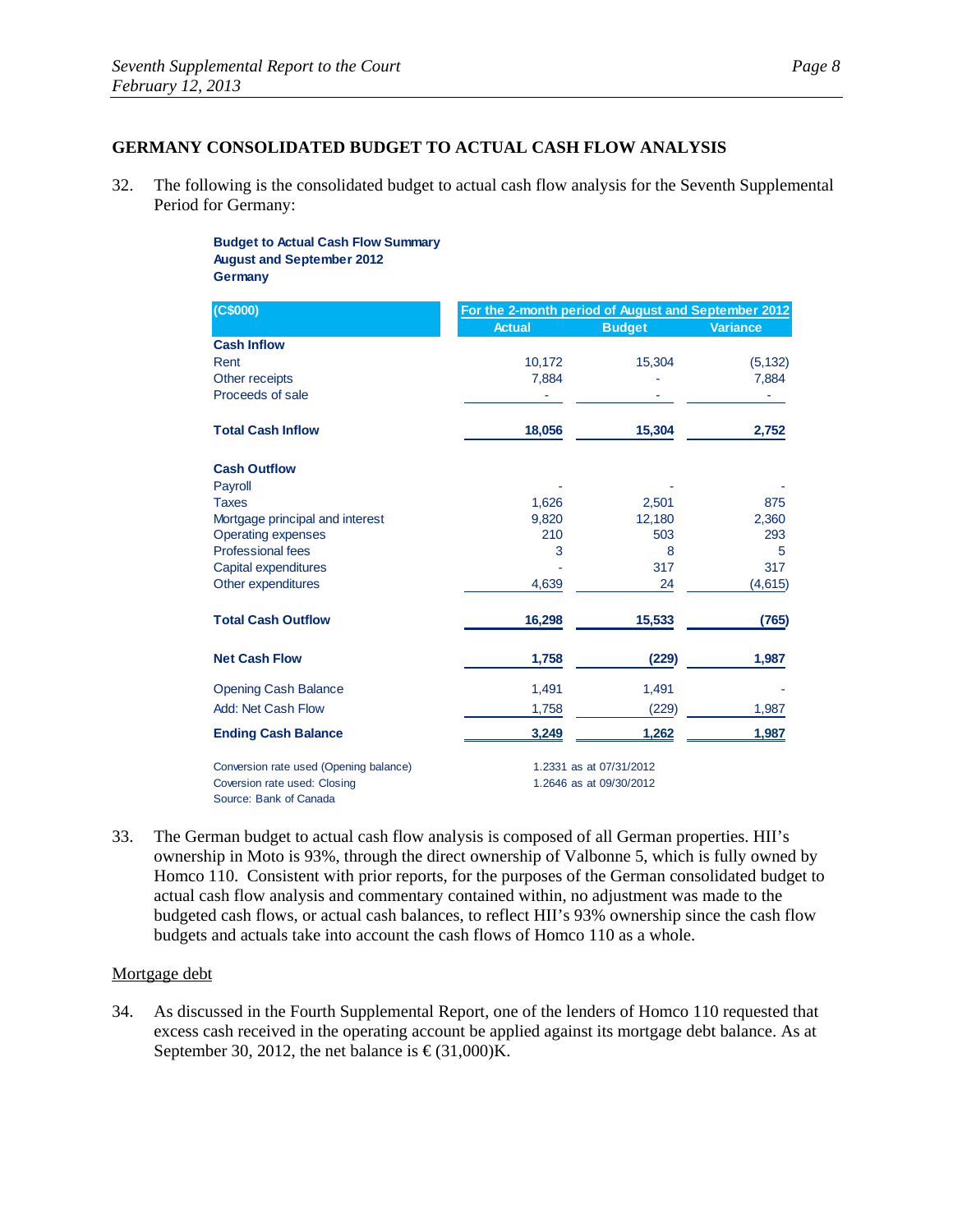#### Germany consolidated budget to actual cash flow commentary

- 35. Total cash inflows for Germany were \$18,056K for the Seventh Supplemental Period, while total cash outflows were \$16,298K, which resulted in a positive net cash flow of \$1,758K compared to a budgeted net cash flow of negative \$229K.
- 36. As a result of the positive net cash flow of \$1,758K, the opening cash balance of \$1,491K at August 1, 2012 increased to \$3,249K as at September 30, 2012.
- 37. The Monitor's comments on the consolidated cash inflow and outflow variances for Germany for the Seventh Supplemental Period are as follows:

# *Inflows*

- 38. Rent of \$10,172K was received compared to a budgeted amount of \$15,304K, resulting in a negative variance of \$5,132K during the Seventh Supplemental Period. The variance is mainly due to timing as the rent receipts for Homco 110 are budgeted on a quarterly basis whereas rent receipts are received on a monthly basis.
- 39. In order to earn interest income on excess funds contained in Homco 110's operating accounts, cash transfers are regularly made to and from the operating bank accounts into short-term term deposits. These cash movements are captured in the other receipts and other expenditure line items. As a result of this form of cash management, other receipts of \$7,884K and other expenditures of \$4,639K mainly consist of cash transfers to/from term deposits. These investments are classified as cash inflows when they mature and the balances are remitted back to Homco 110.

- 40. Taxes of \$1,626K were paid compared to a budgeted amount of \$2,501K, resulting in a favorable timing variance of \$875K. The favorable variance is attributable to certain VAT payments which were budgeted but not paid during the Seventh Supplemental Period.
- 41. Combined mortgage principal and interest payments of \$9,820K were made, compared to a budgeted amount of \$12,180K, resulting in a favorable variance of \$2,360K. The variance is due to timing as the Coët Properties are in the process of renewing the mortgage. Until renewed, only interest payments are to be made. Principal payments will resume upon mortgage renewal.
- 42. Operating expenses were \$210K compared to a budgeted amount of \$503K, resulting in a favorable timing variance of \$293K.
- 43. Capital expenditures were nil compared to a budgeted amount of \$317K, resulting in a favorable variance of \$317K. The favorable variance is mainly attributable to timing, as there were many capital projects underway in the spring and summer; however, payments for services rendered were not made in the Seventh Supplemental Period.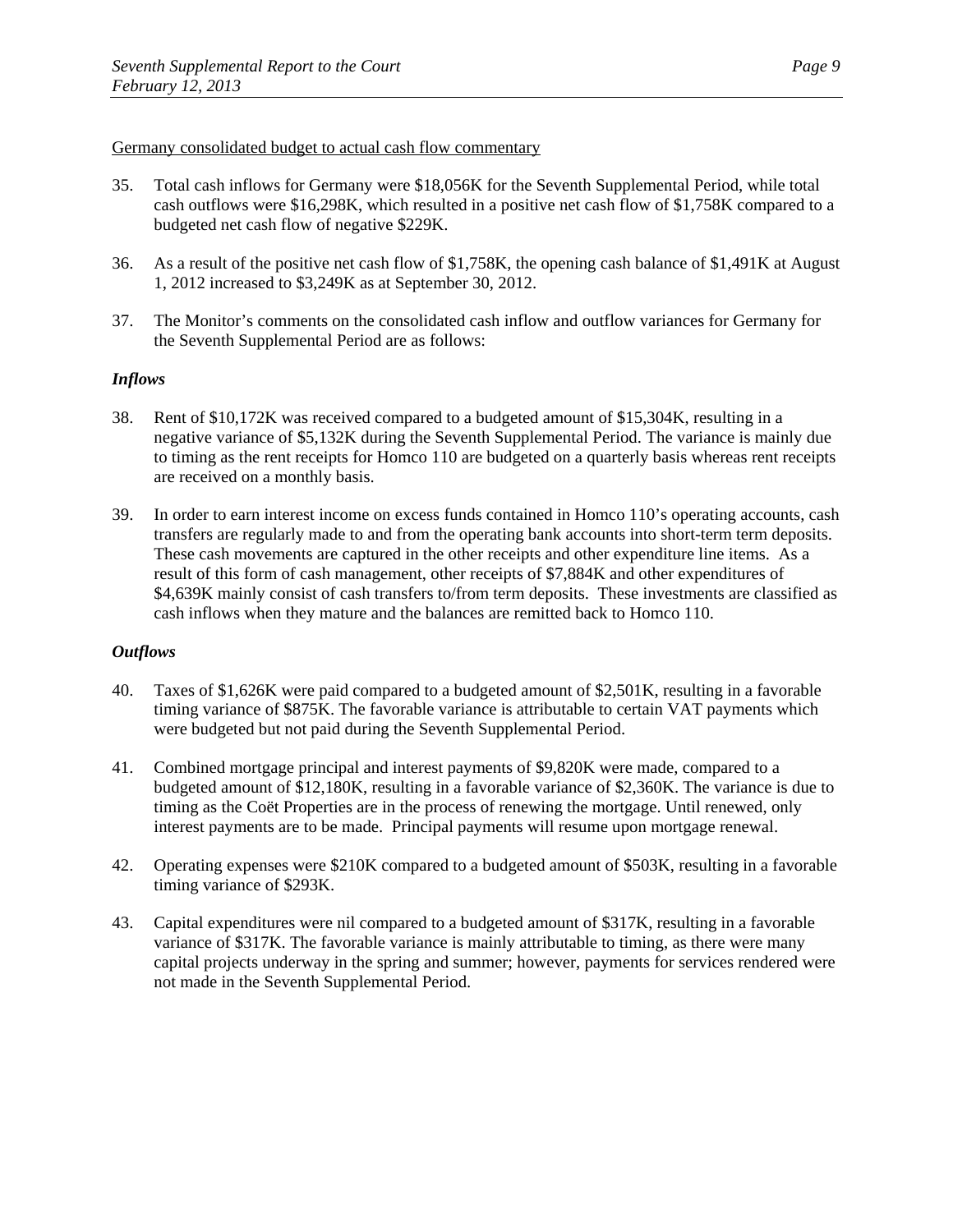# **USA CONSOLIDATED BUDGET TO ACTUAL CASH FLOW ANALYSIS**

44. The following table presents the consolidated budget to actual cash flow analysis properties for the Seventh Supplemental Period for the USA:

**Budget to Actual Cash Flow Summary August and September 2012 USA**

| (C\$000)                        | For the 2-month period of August and September 2012 |                         |                 |
|---------------------------------|-----------------------------------------------------|-------------------------|-----------------|
|                                 | <b>Actual</b>                                       | <b>Budget</b>           | <b>Variance</b> |
| <b>Cash Inflow</b>              |                                                     |                         |                 |
| Rent                            | 3,133                                               | 2,948                   | 185             |
| Other receipts                  |                                                     |                         |                 |
| Proceeds of sale                |                                                     |                         |                 |
| <b>Total Cash Inflow</b>        | 3,133                                               | 2,948                   | 185             |
| <b>Cash Outflow</b>             |                                                     |                         |                 |
| Payroll                         | 5                                                   |                         | (5)             |
| <b>Taxes</b>                    | 1,205                                               | 1,252                   | 47              |
| Mortgage principal and interest | 1.369                                               | 1,307                   | (62)            |
| <b>Operating expenses</b>       | 1,242                                               | 510                     | (732)           |
| <b>Professional fees</b>        | 12                                                  | 15                      | 3               |
| Capital expenditures            |                                                     |                         |                 |
| Other expenditures              |                                                     |                         |                 |
| <b>Total Cash Outflow</b>       | 3,833                                               | 3,084                   | (749)           |
| <b>Net Cash Flow</b>            | (700)                                               | (136)                   | (564)           |
| <b>Opening Cash Balance</b>     | 2,528                                               | 2,528                   |                 |
| Add: Net Cash Flow              | (700)                                               | (136)                   | (564)           |
| <b>Ending Cash Balance</b>      | 1,828                                               | 2,392                   | (564)           |
| Conversion rate used: Opening   |                                                     | 1.0014 as at 07/31/2012 |                 |
| Coversion rate used: Closing    |                                                     | 0.9837 as at 09/30/2012 |                 |
| Source: Bank of Canada          |                                                     |                         |                 |

#### USA consolidated budget to actual cash flow commentary

- 45. The USA consolidated budget to actual cash flow analysis includes both Cedar and HHUS properties. HII's 80% ownership in the Cedar properties, held through a joint venture, represents a significant portion of the USA cash flows. For the purposes of the USA consolidated budget to actual cash flow analysis and commentary contained within, no adjustment was made to the budgeted cash flows, or actual cash balances, to reflect HII's 80% ownership – the cash flow budgets and actuals shown in the table above include the cash flows of Cedar as a whole.
- 46. Total cash inflows for the USA properties were \$3,133K for the period noted, while total cash outflows were \$3,833K, which resulted in a negative net cash flow of \$700K compared to a budgeted negative net cash flow of \$136K.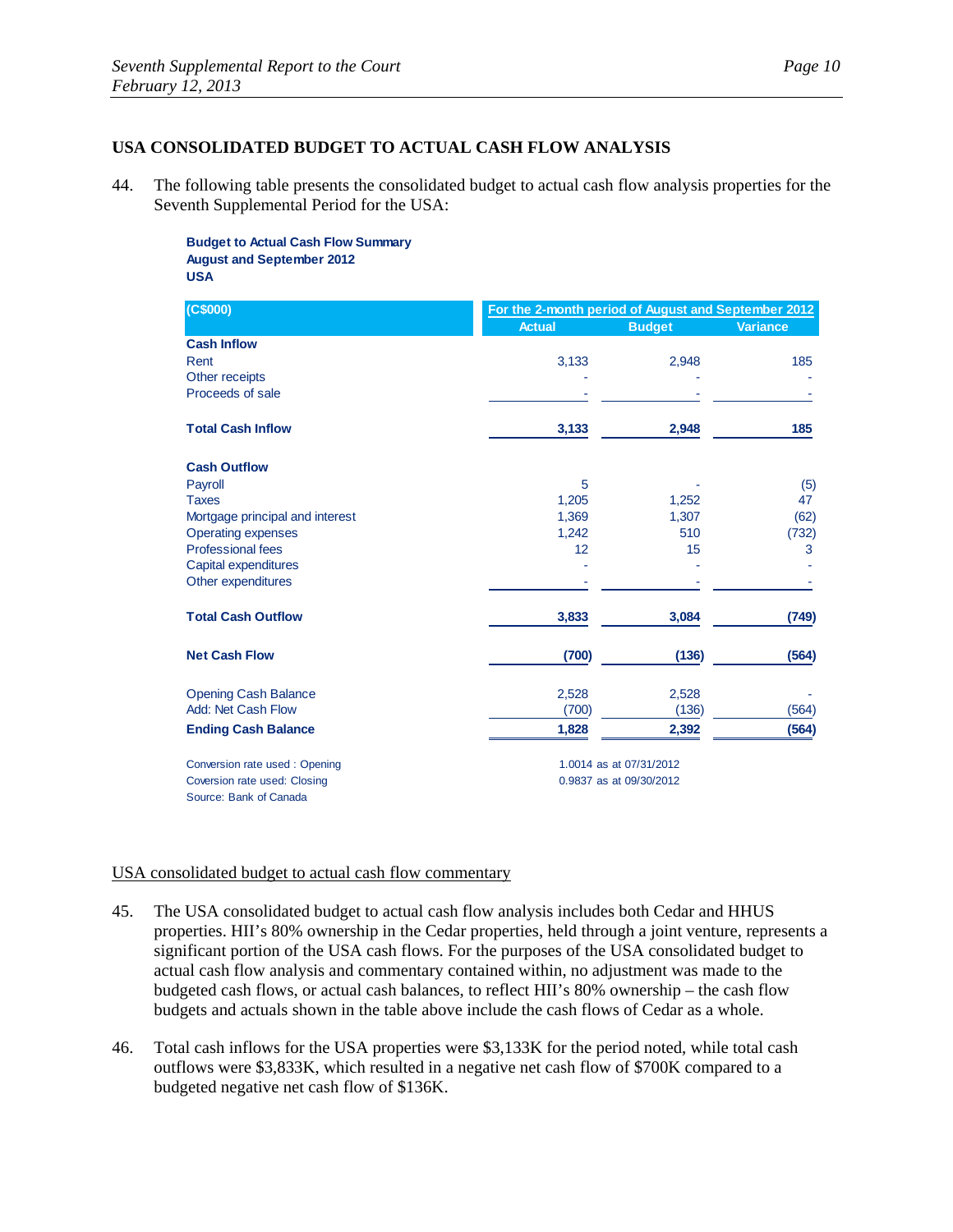- 47. As a result of the negative net cash flow of \$700K, the opening cash balance of \$2,528K as of August 1, 2012 decreased to \$1,828K as at September 30, 2012.
- 48. From the First Supplemental Report to the Seventh Supplemental Report, it was disclosed that HII made frequent transfers between operating bank accounts and an interest-earning cash management account. These cash management movements were captured in the other receipts and other expenses line items. For the Seventh Supplemental Report, these inter-account cash transfers have been excluded to better represent the actual cash position and net cash flow for the USA. As one will note, there are no other receipts or other disbursements recorded during the Seventh Supplemental Period. The Monitor intends to continue to reflect the USA properties cash flows on a similar basis going forward.
- 49. The Monitor's comments on the consolidated cash inflow and outflow variances for the USA for the Seventh Supplemental Period are as follows:

50. Rent of \$3,133K was received compared to a budgeted amount of \$2,948K, resulting in a favorable variance of \$185K. The favorable variance is mainly due to timing, as rent was budgeted to be received in regular monthly installments when, in fact, certain tenants pay rent on a bi-monthly or quarterly basis in accordance with their lease agreements.

# *Outflows*

51. Operating expenses of \$1,242K were paid compared to a budgeted amount of \$510K, resulting in an unfavorable variance of \$732K. This unfavorable variance is due to the payment of additional unbudgeted expenses by HHUS and Cedar. With respect to HHUS, approximately \$171K of leasing commissions, and other unbudgeted operating expenses of approximately \$100K pertaining primarily to building repairs and maintenance at two HHUS properties, were incurred. With respect to the Cedar properties, operating expenses of approximately \$475K, composed primarily of management fees, insurance, and other miscellaneous operating expenses, were incurred in September 2012. Payment of these expenses was accelerated into September 2012 as a result of the pending close of the proposed Cedar transaction in October 2012.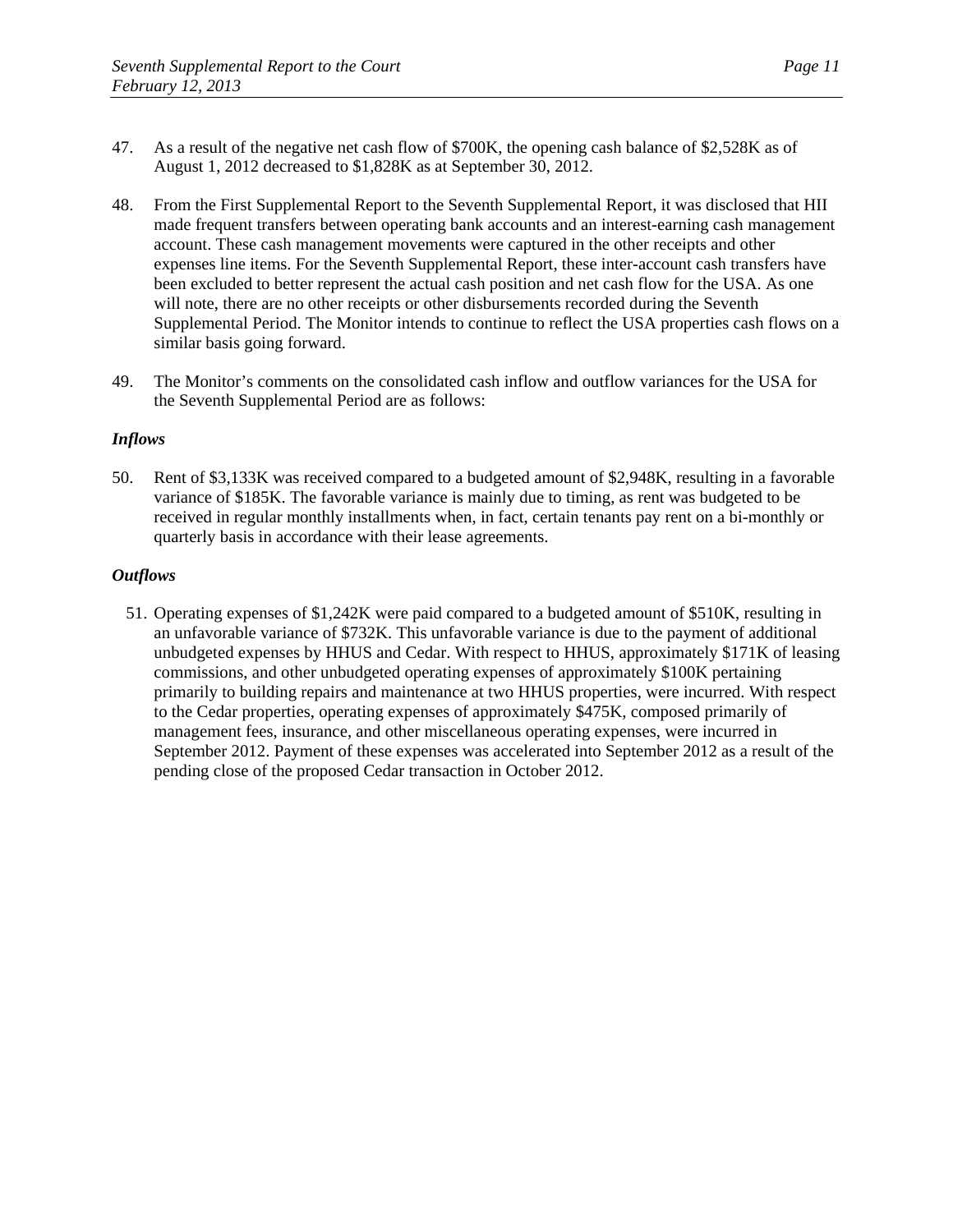# **THE BALTICS CONSOLIDATED BUDGET TO ACTUAL CASH FLOW ANALYSIS**

52. The following is the consolidated budget to actual cash flow analysis for the Seventh Supplemental Period for the Baltics:

> **Cash Flow Summary August and September 2012 Baltics**

| (C\$000)                               |               | For the 2-month period of August and September 2012 |          |  |
|----------------------------------------|---------------|-----------------------------------------------------|----------|--|
| <b>Baltics</b>                         | <b>Actual</b> | <b>Budget</b>                                       | Variance |  |
| <b>Cash Inflow</b>                     |               |                                                     |          |  |
| Rent                                   | 4,527         | 519                                                 | 4,008    |  |
| Other receipts                         |               |                                                     |          |  |
| Proceeds of sale                       | 1,157         |                                                     | 1,157    |  |
| <b>Total Cash Inflow</b>               | 5,684         | 519                                                 | 5,165    |  |
| <b>Cash Outflow</b>                    |               |                                                     |          |  |
| <b>Operating expenses</b>              | 856           | 798                                                 | (58)     |  |
| Loan & Swap Interest                   |               |                                                     |          |  |
| Mortgage Principal                     |               |                                                     |          |  |
| Asset management fee                   |               |                                                     |          |  |
| <b>Professional fees</b>               | 42            | 78                                                  | 36       |  |
| VAT payments                           | 41            |                                                     | (41)     |  |
| Capital expenditures                   | 277           | 844                                                 | 567      |  |
| Other expenditures                     | 497           |                                                     | (497)    |  |
| <b>Total Cash Outflow</b>              | 1,713         | 1,720                                               | 7        |  |
| <b>Net Cash Flow</b>                   | 3,971         | (1, 201)                                            | 5,172    |  |
| <b>Opening Cash Balance</b>            | 1,657         | 1,657                                               |          |  |
| Add: Net Cash Flow                     | 3,971         | (1,201)                                             | 5,172    |  |
| <b>Ending Cash Balance</b>             | 5,628         | 456                                                 | 5,172    |  |
| Conversion rate used (Opening balance) |               | 1.2331 as at 07/31/2012                             |          |  |
| Conversion rate used (Closing balance) |               | 1.2646 as at 09/30/2012                             |          |  |
| Source: Bank of Canada                 |               |                                                     |          |  |

#### Baltics consolidated budget to actual cash flow commentary

- 53. Total cash inflows for the Baltics were \$5,684K for the Seventh Supplemental Period, while total cash outflows were \$1,713K, which resulted in a positive net cash flow of \$3,971K compared to a budgeted negative net cash flow of \$1,201K.
- 54. As a result of the positive net cash flow of \$3,971K, the opening cash balance of \$1,657K at August 1, 2012 increased to \$5,628K as at September 30, 2012.
- 55. The Monitor's comments on the consolidated cash inflow and outflow variances for the Baltics for the Seventh Supplemental Period are as follows: